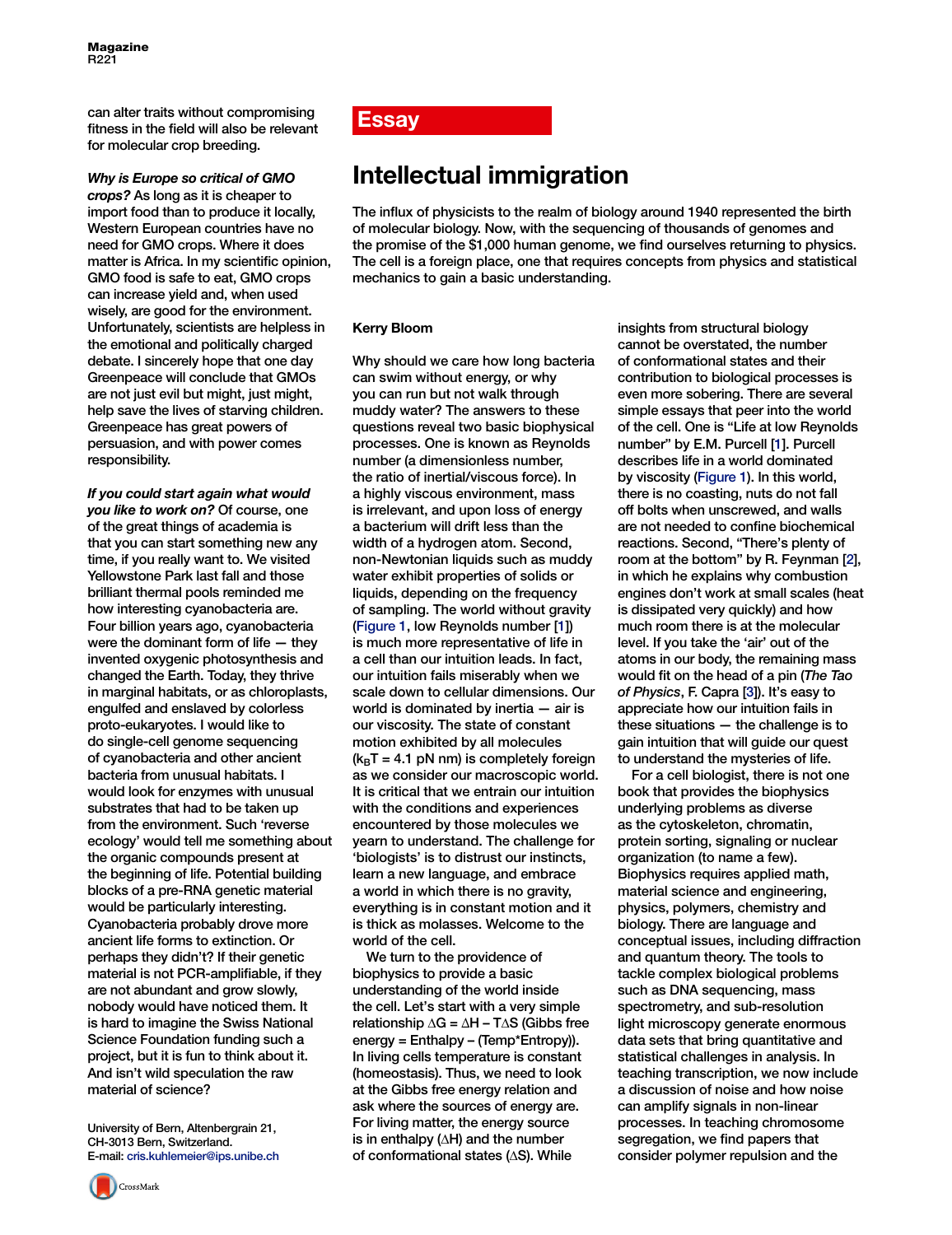<span id="page-1-0"></span>

Figure 1. Reynolds numbers. Reprinted with permission from Purcell E.M., Am. J. Phys. *45*, 3–11 (1977). Copyright 1977, American Association of Physics Teachers.

number of entropic states. We are in a brave new world that demands a new intuition.

The classic books provide an entrée into this world (*The New Science of Strong Materials and Structures*, and *Why Things Don't Fall Down* by J.E. Gordon [\[4,5\]](#page-2-0)). Cellular material can be soft or hard, elastic or viscous. For a given structure (*e.g*. DNA or microtubules), one needs to know its material properties to understand the physical constraints that dictate its size, shape and stiffness. Stress and strain have specific mathematical meanings (stress is pressure, N/m2; strain is length change,  $\Delta L/L$ ) and help us understand what makes materials strong or weak inside a cell (Young's modulus = stress/strain). Biologists are fascinated by failure — the basic tool in genetics is to break it (mutation). In a wonderful description of glass making, J.E. Gordon reveals why thinner whiskers are stronger — as one approaches atomic width, fewer and fewer flaws are tolerated. *Giant Molecules, Here, There and Everywhere*, by A.Y. Grosberg and A.R. Khokhlov [\[6\],](#page-2-0) was written by leading polymer physicists for high school students in Russia. It provides a deep understanding of polymers and their behavior in simple language. We learn about random and directed walks, polymer reptation, and properties of a cross-linked network. *Giant Molecules* provides insights into the organization of the chromatin polymer, long chain polysaccharides, and liquid crystals that cannot be gained from biochemistry.

**Major physical concepts that need to be integrated into the lexicon of a cell biologist**

#### *Molecular dynamics*

Thermal motion is vibrant and the one number to know is 4.1 pN nm  $(K_{\rm B}T)$  [7]. This is the natural motion characteristic of every molecule and atom in the cell. Nothing is static — in contrast, it is rather violent in the cell. Brownian motion is the engine for diffusion. An analogy for diffusion in our world is popping a helium balloon, or for the kinesthetic learners, releasing kindergartners on the playground. Efforts to illustrate the violence of this motion include an exciting collaboration between a biophysicist and artist (D. Odde and C. Flink [\[8\]\)](#page-2-0). Large structures whose diffusion may be 'slow' are nonetheless in a constant state of motion. For biologists, this shows us that looking at individual events is dangerous. In a world of constant motion, we must take many, many snapshots to capture the range of events. Luckily, this is the bailiwick of physicists, and is called statistical mechanics, whereby we can extrapolate the behavior of individual molecules to a probability function and deduce the properties of the whole. Statistical mechanics may inform long-range correlations beyond individual interactions (*Biophysics: Searching for Principles*, W. Bialek [\[9\]](#page-2-0)). The operative word here is *probability*. By looking at the distribution of a population, measuring its variance, examining correlation and cross-correlation, we can infer much about the physical properties of the structure. The law of equipartition of energy says that the variation in position  $(\sigma)$  of an object is related to stiffness (equipartition theorem,  $K_s =$  $K_{\rm B}T/\sigma^2$ ). We can use this equation to calculate stiffness, spring constants, and binding energies in living cells.

#### *Noise*

As soon as we start amassing large data sets, we encounter noise. For instance, is the variation we see in experiments due to noise or reflective of the equipartition theorem? In *Biophysics,* W. Bialek notes that biologists like to inform physicists that their data are inherently noisy. However, computer scientists know that noise can amplify small signals, a process known as stochastic resonance. It is most likely the case

that biology exploits this process. If a system is completely linear, noise cannot benefit detection; however, in a non-linear system (such as threshold) noise can produce an overall beneficial (more sensitive) effect. The challenge for biologists is to be as precise as physicists in their measurements, recognizing that we need to deconvolve data into signal and noise, respectively. Acknowledging that living systems are intrinsically noisy, the question becomes whether cells use noise to make decisions. The combination of noise and nonlinear processes has been shown to amplify signals in chemical sensing, create oscillations in cell signaling, and generate patterns in gene transcription. In an analogy with a child's mobile, Springer and Paulsson [\[10\]](#page-2-0) discuss how oscillations can be driven by noise. Alternatively, there are mechanisms of noise reduction, such as kinetic proofreading — balancing the energy cost of accuracy by introducing an irreversible transition into the reaction mechanism. As analytical and statistical methods improve, an emergent paradigm is that optimal efficiency is attained by simply tickling the thermodynamics of the systems. Cells have evolved to operate right at their physical limits of synthesis, degradation and recognition. As cell biologists, we need to have a deep understanding of these physical limitations and their dynamic properties to begin to understand basic cellular mechanisms.

#### *Polymer dynamics*

One of the big unanswered questions in chromosome biology is the packaging problem [\(Figure 2\)](#page-2-0). While the genetic code is currently enjoying its time in the limelight, we are making incremental advances in packaging. From the mechanical perspective, DNA is an entropic spring — the polymer will adopt a random coil in order to maximize the number of entropic states [\[6,11\]](#page-2-0). Whenever a polymerase, topoisomerase or microtubule (using the kinetochore), applies an extensible force, entropy will drive the helix back to a random coil. This is conformational entropy, and the number of states that a long chain polymer can adopt is exceedingly high. How forces are transmitted, how action on one segment (gene) influences another is the realm of polymer physics. The size of a polymer